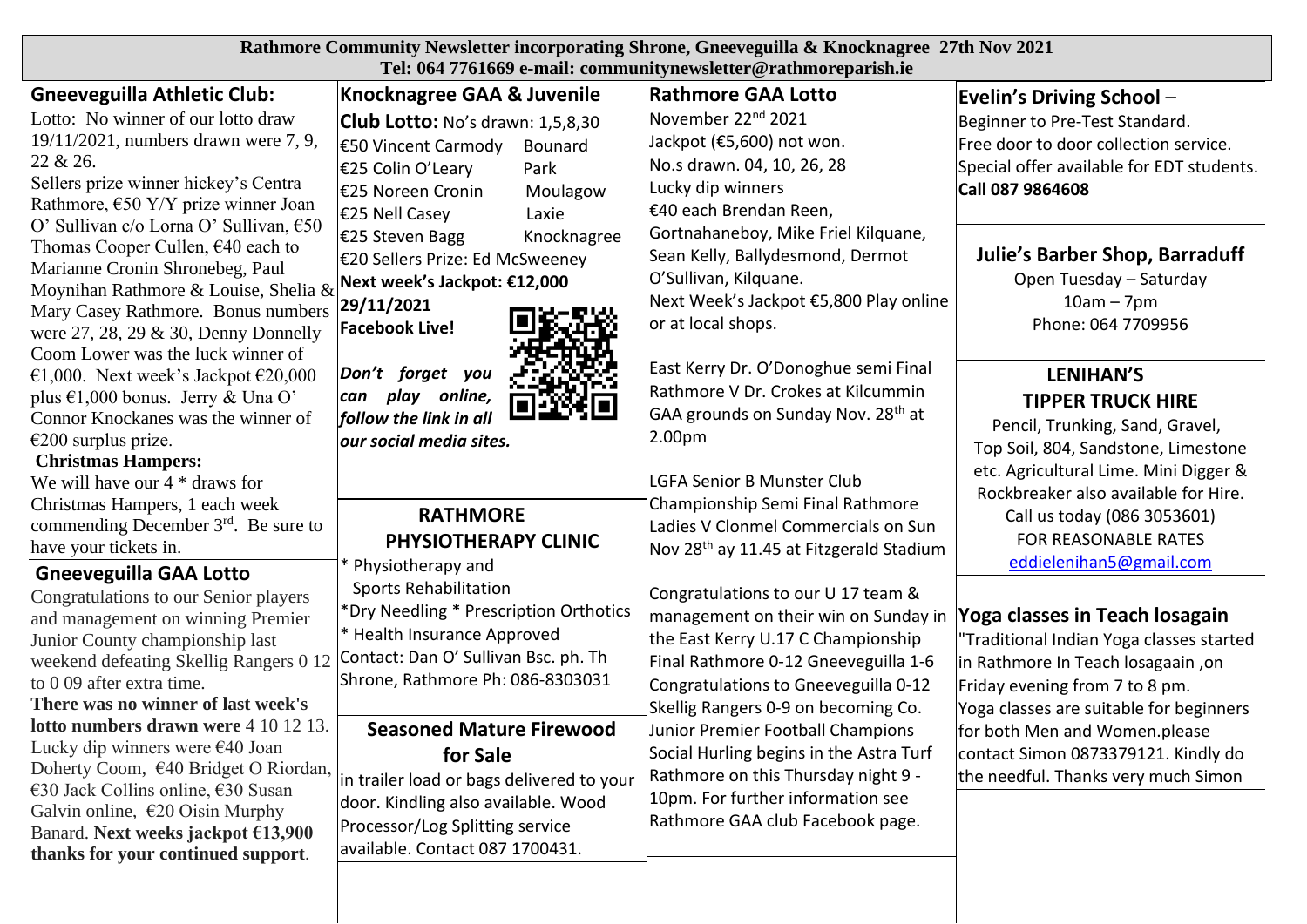| <b>ST. VINCENT DE PAUL</b>                                                                                                                                                                                                                                                                                                                                                                                                                                                                                                                                                                                          |                                                                                                                                                                                                                                                                                                                                                                                                                                                                                                                                                                                                                                                                                                                           |                                                                                                                                                                                                                                                                                                                                                                                                                                                                                                                                                                                                                                             |                                                                                                                                                                                                                                                                                                                                                                                                                                                                                                                                                                                                                                                                                               |
|---------------------------------------------------------------------------------------------------------------------------------------------------------------------------------------------------------------------------------------------------------------------------------------------------------------------------------------------------------------------------------------------------------------------------------------------------------------------------------------------------------------------------------------------------------------------------------------------------------------------|---------------------------------------------------------------------------------------------------------------------------------------------------------------------------------------------------------------------------------------------------------------------------------------------------------------------------------------------------------------------------------------------------------------------------------------------------------------------------------------------------------------------------------------------------------------------------------------------------------------------------------------------------------------------------------------------------------------------------|---------------------------------------------------------------------------------------------------------------------------------------------------------------------------------------------------------------------------------------------------------------------------------------------------------------------------------------------------------------------------------------------------------------------------------------------------------------------------------------------------------------------------------------------------------------------------------------------------------------------------------------------|-----------------------------------------------------------------------------------------------------------------------------------------------------------------------------------------------------------------------------------------------------------------------------------------------------------------------------------------------------------------------------------------------------------------------------------------------------------------------------------------------------------------------------------------------------------------------------------------------------------------------------------------------------------------------------------------------|
| <b>LOCAL CONFIDENTIAL</b><br><b>CONTACT 087 3462332</b><br>Winter Offers @ O'Keeffes<br>Hardware Rathmore.<br>$\left( \blacksquare \right)$<br>Winter offers in store.<br><b>HOMEVALUE</b><br>HARDWARE<br>Eco dry aluminum heater<br>€79.95<br>9 fin Oil filled radiator €49.95<br>Electric fan heater €12<br>Nestro oak briquettes €5.25<br>KIIn dried hardwood logs 5 bags €22.5<br>Selection of bird nuts/seeds and<br>feeders<br>Garden 5-piece multi tool 33cc €299.95<br>Fire guards, grates, and accessories.<br><b>Opening Mon-Fri</b><br>8.30am - 5pm<br>Sat<br>8.30am - 1.30pm<br>Fuels @ O'Keeffe's Oil, | Tel: 064 7761669 e-mail: communitynewsletter@rathmoreparish.ie<br><b>Knocknagree Community Group</b><br>are offering people the chance to win an<br>eco garden room and €4000 or a cash<br>prize of $\epsilon$ 20,000. Draw takes place the<br>6th Jan 2022. Tickets $\epsilon$ 20 each, three for<br>$\epsilon$ = 50 and are available from Mairead<br>0876427520 or Yvonne 087-9450997 or<br>on www.knocknagree.ie<br>Tickets will be on sale in<br>Knocknagree Hall on Wed 1st & 8th<br>Dec from 7-8pm<br><b>For Sale</b><br>3 Bedroom House Knocknagree Village<br>Service Sites Knocknagree<br>Also 3<br>Village<br>also wanted Land to Rent long or short-<br>term lease<br>also, Valuation of Property<br>contact: | <b>Cullen &amp; Ballydaly Community</b><br><b>Groups</b><br>"Cork Penny Dinners" Collection<br>Sunday 28 <sup>th</sup> Nov<br>Time: 11.am - 1pm<br>Drop off points: Cullen Community Centre<br>& Ballydaly Community Hall.<br>Goods & Cash Donations accepted on the<br>day.<br>28/11/2021<br><b>Tureencahill Community Group</b><br>SUPERFAST BROADBAND/WIFI<br>CONNECTIVITY AVAILABLE AT<br>TUREENCAHILL COMMUNITY CENTRE<br>FANTASTIC FACILITIES CONTACT 085<br>1741551 OR 087 9924821 FOR ALL<br><b>INQUIRIES</b><br><b>ACTIVE RETIREMENT GROUP MEETS UP</b><br>EVERY FRIDAY 11AM TO 12 30COME<br>ALONG AND GIVE IT A GO. EVERYONE VERY | <b>Acknowledgment &amp; First Anniversary</b><br>In Loving Memory of<br><b>Noreen McCarthy</b><br>Knocknagree<br>who passed away on the<br>27th November 2020<br>The family of the late Noreen McCarthy<br>would like to thank Fr Pat. John O'Leary.<br>Johnny the grave digger.<br>Betty for all her work behind the scenes<br>The staff at St Joseph's hospital Ennis<br>and all who attended the funeral<br>sympathised with the family both<br>verbally and through rip.ie and all that<br>sent mass cards.<br>The show of support was greatly<br>appreciated at such a difficult time made<br>more difficult with COVID lockdowns<br>and restrictions.<br>Thank you to all of the above. |
| Rathmore Tel: 064 7758013<br><b>Est. 1909 Quality Fuels</b><br><b>Buying Heating Oil or Tractor</b><br>Diesel?<br>Better Price Better Service-<br>Your LOCAL Oil Company<br>O'Keeffe's XL Rathmore Ltd.<br>064-7758016<br>More Miles Takes You 3% Further<br>Call in to avail of our Deli Offers and<br>Seattle's Best Coffee<br>Open Daily $- 7.30$ am $- 10p$                                                                                                                                                                                                                                                     | JJ Herlihy Auctioneer & Valuer IPVA<br>0879735113<br>(03/12/2021)<br><b>GIFT VOUCHER FOUND</b><br>On the footpath in the vicinity of the<br>Forge Cross, Rathmore<br>Contact 0860810208<br>FREE KITTENS looking for a good contact Laurence Hickey at<br>home Contact 0860561188<br>28/11/2021                                                                                                                                                                                                                                                                                                                                                                                                                            | <b>WELCOME</b><br><b>KEEP</b><br>AN<br>EYE<br><b>OUR</b><br><b>ON</b><br>FACEBOOK/INSTAGRAM/TWITTER<br><b>Bespoke Charity Christmas cards</b><br>featuring paintings of local area<br><b>for sale.</b> All proceeds to <i>Cork Penny</i><br><i>Dinners.</i> 5 cards $\epsilon$ 10. To purchase<br>0863402852.                                                                                                                                                                                                                                                                                                                               |                                                                                                                                                                                                                                                                                                                                                                                                                                                                                                                                                                                                                                                                                               |